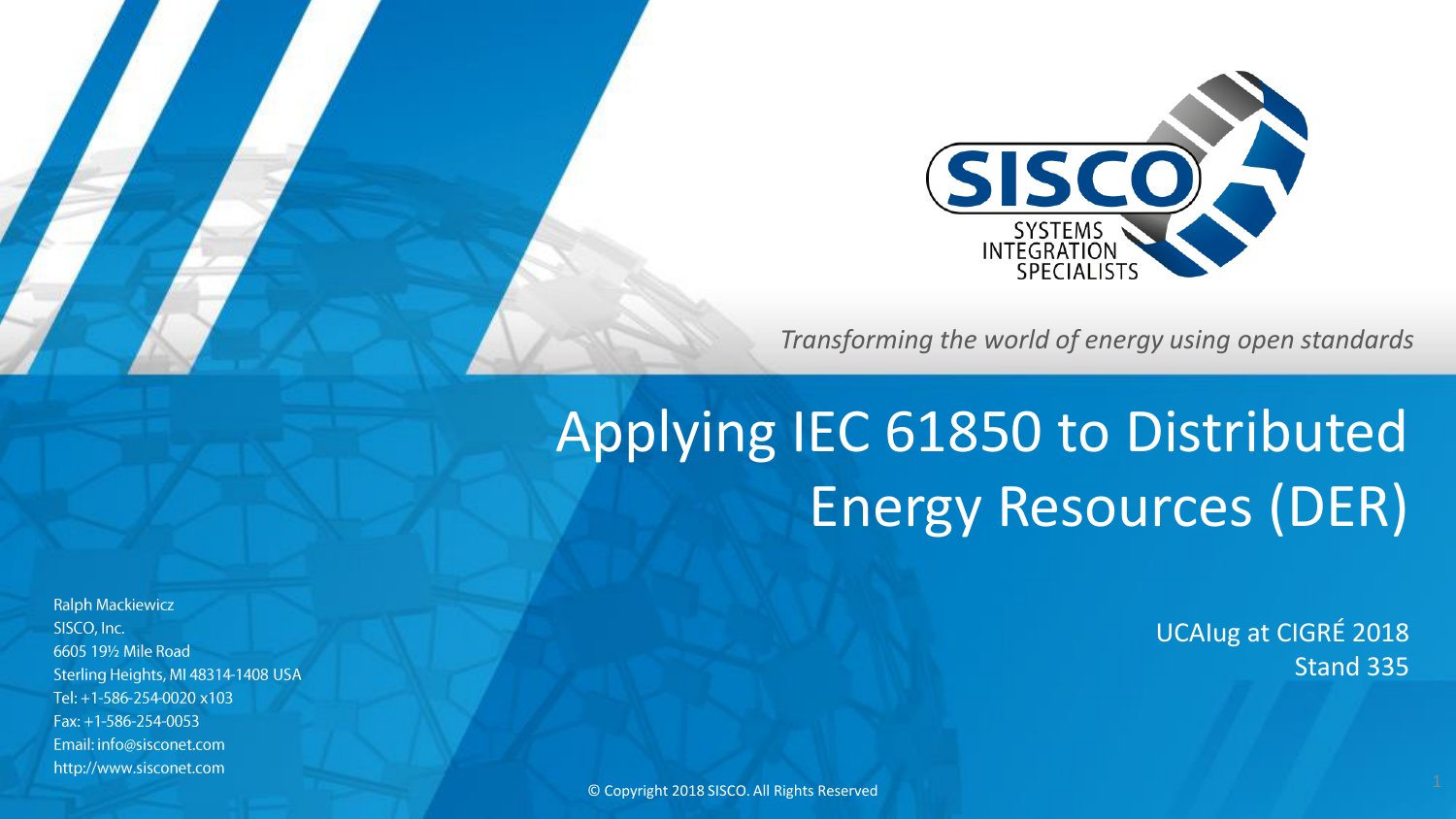### Utility Industry is in Transition





2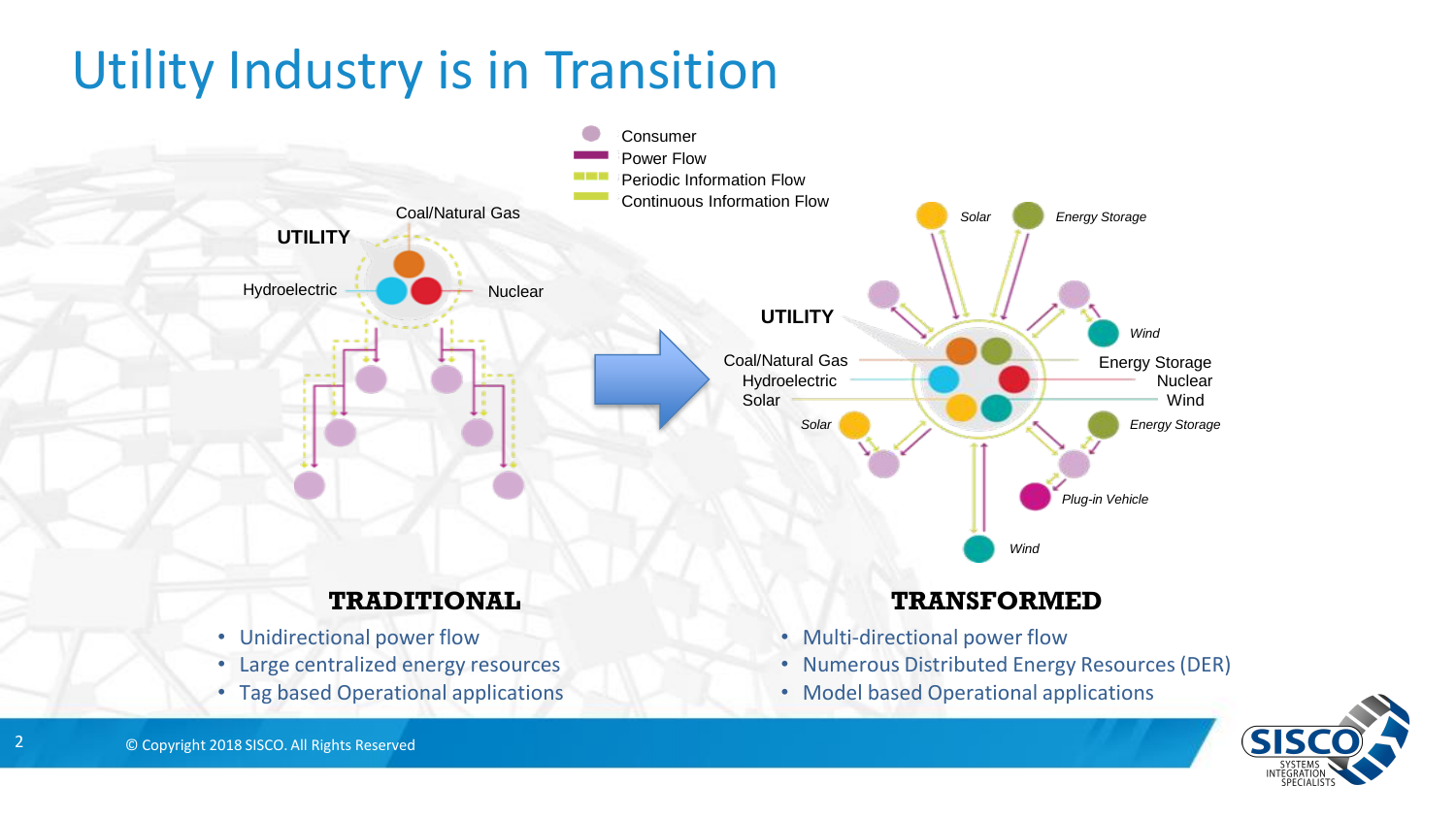### Expanding Number of Data Sources and Data Quality Affects the Scope of Utility Applications



The growth of data requires a new approach for OT applications:

#### **Model based integration using CIM and IEC 61850**



3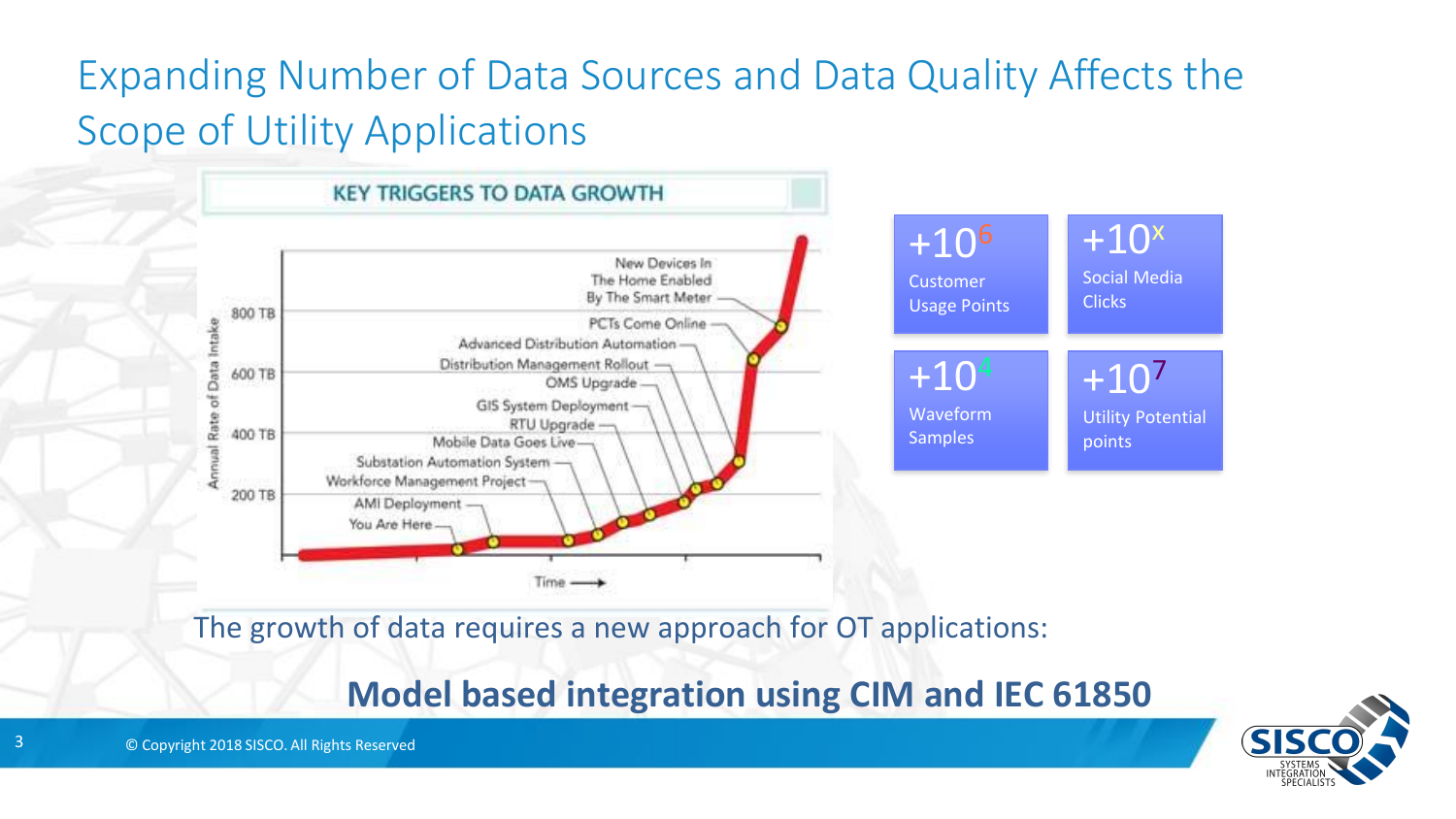### Drivers for the DER Project

- A large number of small distributed energy resource (DER) projects are being developed and must be connected to the distribution grid:
	- Utility developed and owned solar and wind
	- Outside investor owned solar and wind
- The utility is required to connect and control both utility and third party DER in a neutral manner using existing systems
- The utility is resource constrained to undertake the engineering to interconnect so many different projects

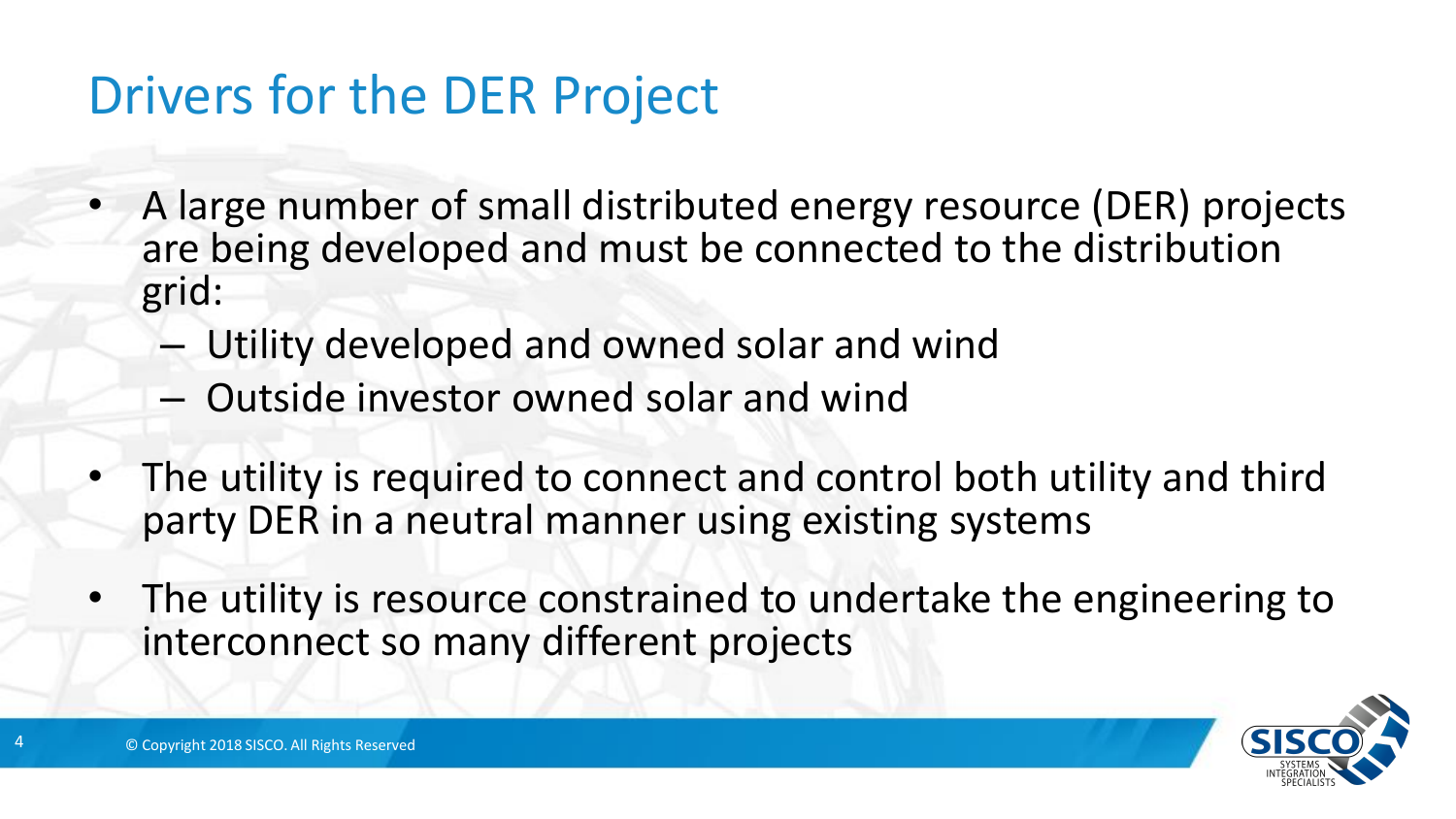### **Complexity**

- A common complaint is that IEC 61850 is big, complex and requires a long learning curve. Other protocols are simpler. Simple is better (KISS principle).
- **The complexity of a system is not based on how the bytes are sent on the wire are organized**
- Product implementation complexity does not result in application complexity
- Even though user configuration using numbered tags is understandable (simple) overall system complexity is increased

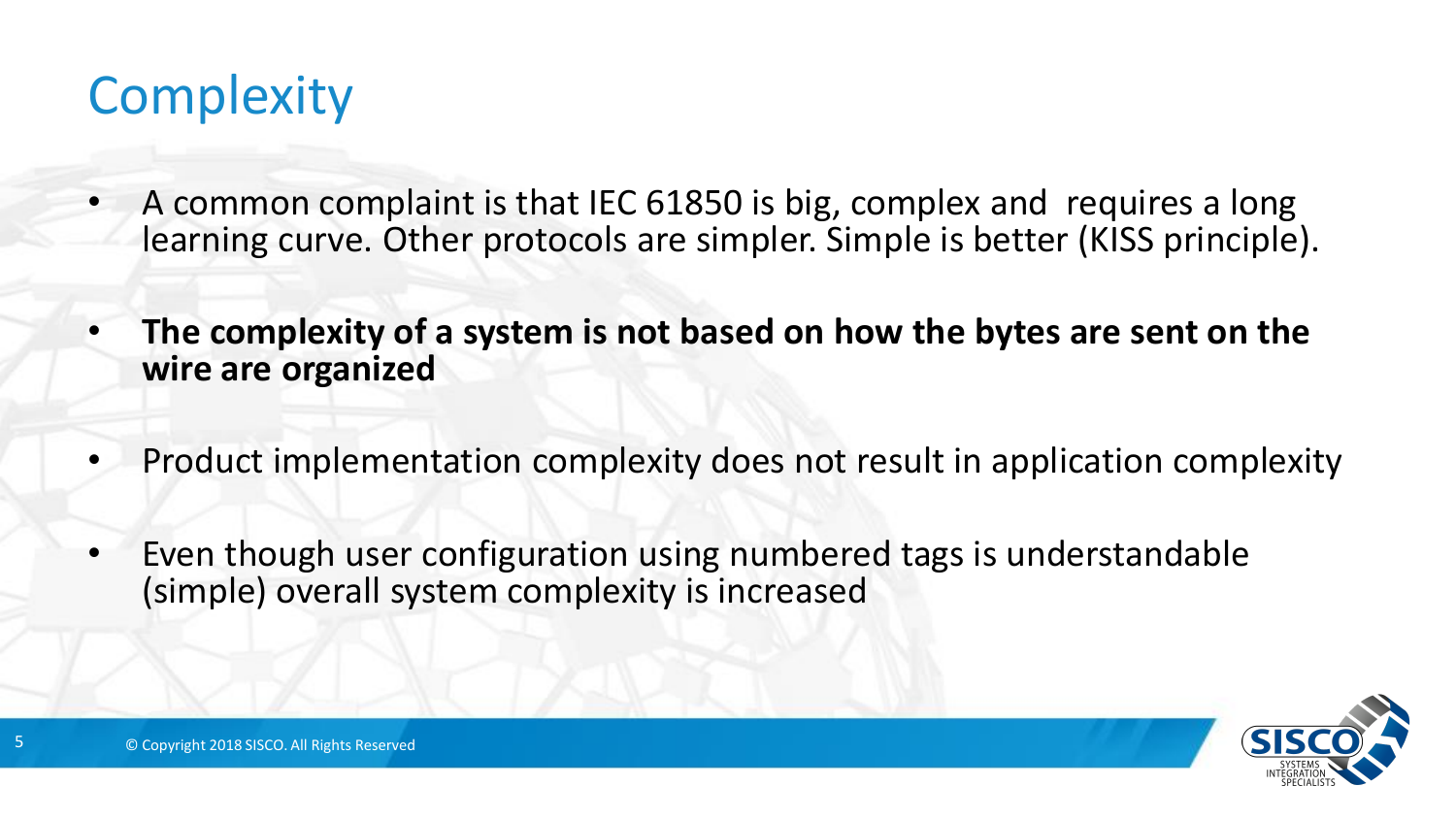### Renewable Integration - Solar

- Sun Spec Alliance has developed a Modbus based communication protocol for grid connected inverters
- At a 2010 industry event a Sun Spec representative told me:
	- IEC 61850 was too complex for grid connected inverters
	- Modbus was simple and easy to implement
- Let's look at how "simple" grid connected inverters are using Modbus

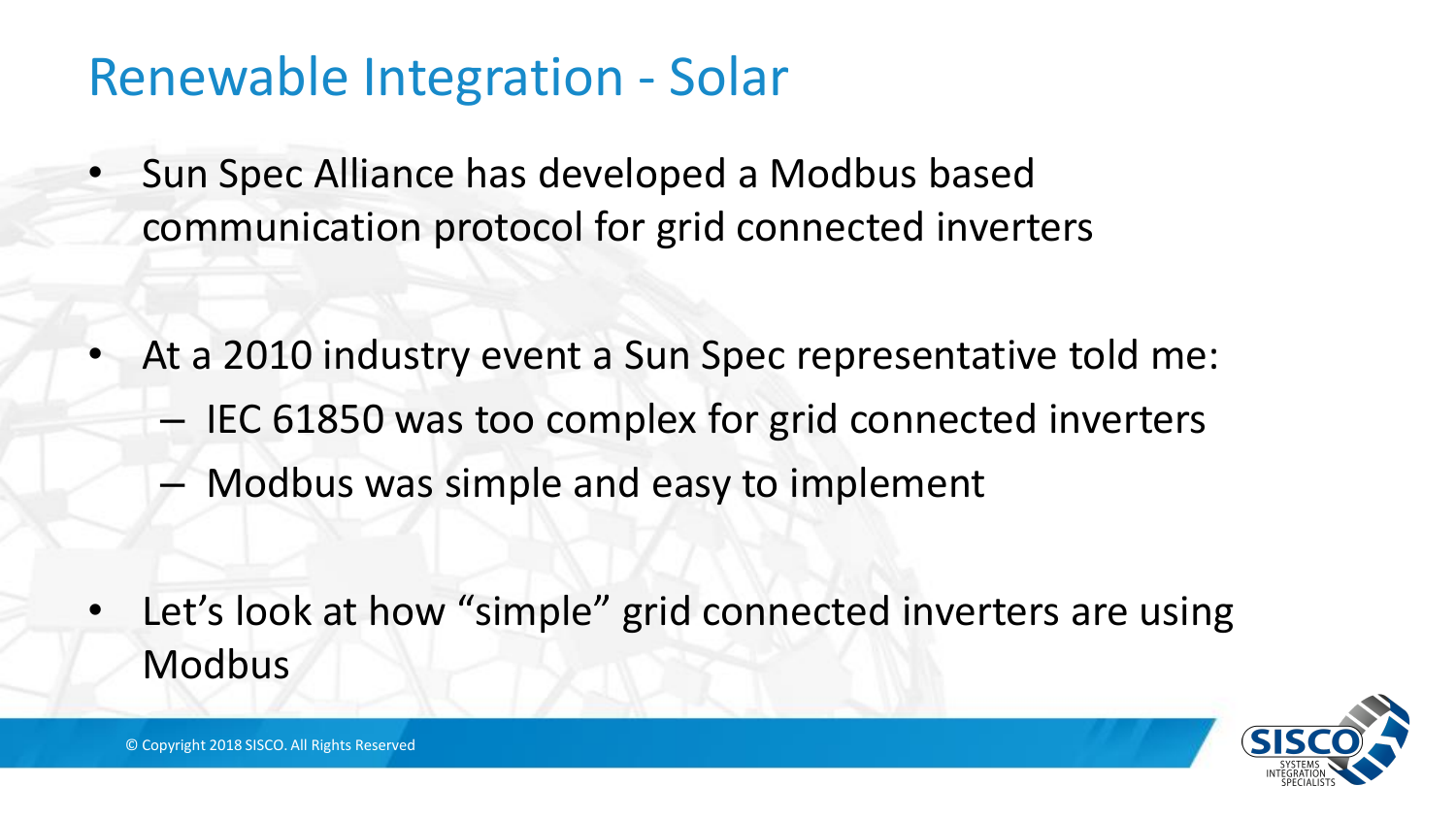#### Sun Spec Protocol Implementation Conformance Statement

|                | A                                                                                                      | B              | C            | D                                         | E                      | F                                  | G                          | H              |           |                                                                                                      | K                                    |          | M              |  |
|----------------|--------------------------------------------------------------------------------------------------------|----------------|--------------|-------------------------------------------|------------------------|------------------------------------|----------------------------|----------------|-----------|------------------------------------------------------------------------------------------------------|--------------------------------------|----------|----------------|--|
| $\mathbf{1}$   | // 4-Secure Dataset Read Response: Compute a digial signature over a specifed set of data registers () |                |              |                                           |                        |                                    |                            |                |           |                                                                                                      |                                      |          |                |  |
| $\overline{2}$ | <b>Start</b><br><b>Offset</b>                                                                          | End<br>Offset  | <b>Size</b>  | <b>R/W</b>                                | <b>Name</b>            | Label                              | <b>Type</b>                | <b>Units</b>   | <b>SF</b> | <b>Description</b>                                                                                   | <b>Notes</b>                         | M/O      | PICS (Y,<br>N) |  |
| 3              | $\mathbf{1}$                                                                                           | $\mathbf{1}$   | $\mathbf{1}$ | R                                         | ID                     |                                    | unit16                     |                |           | A well-known value 4. Uniquely identifies this<br>as a SunSpec Secure Dataset Read Response<br>Model |                                      | M        |                |  |
| 4              | $\overline{2}$                                                                                         | $\overline{2}$ | $\mathbf{1}$ | R                                         | L                      |                                    | uint16                     |                |           | Variable # of 16 bit registers to follow :<br>$60 + N^*1$                                            |                                      | M        |                |  |
| 5              | // 4 Secure Dataset Read Response Fixed Block (60)                                                     |                |              |                                           |                        |                                    |                            |                |           |                                                                                                      |                                      |          |                |  |
| 6              | 3                                                                                                      | 3              | $\mathbf{1}$ | $\mathbb{R}$                              | RgSeg                  | <b>Request Sequence</b>            | uint16                     |                |           | Sequence number from the request                                                                     |                                      | M        |                |  |
| $\overline{7}$ | 4                                                                                                      | 4              | 1            | R                                         | <b>Sts</b>             | <b>Status</b>                      | uint16                     |                |           | Status of last read operation                                                                        |                                      | M        |                |  |
| 8              | 5                                                                                                      | 5              | $\mathbf{1}$ | R                                         | $\mathbf{x}$           | $\mathbf{x}$                       | uint16                     |                |           | Number of values from the request                                                                    | A max of 50 values<br>are allocated  | M        |                |  |
| 9              | 6                                                                                                      | 6              | $\mathbf{1}$ | R                                         | Val1                   | Value1                             | uint16                     |                |           | Copy of value from register Off1.                                                                    | Unused values shall<br>return OxFFFF | M        |                |  |
| 10             | $\overline{7}$                                                                                         | $\overline{7}$ | $\mathbf{1}$ | R.                                        | Val <sub>2</sub>       |                                    | uint16                     |                |           |                                                                                                      |                                      | M        |                |  |
| 11             | 8                                                                                                      | 8              | 1            | $\mathbb{R}$                              | Val3                   |                                    | uint16                     |                |           |                                                                                                      |                                      | M        |                |  |
| 12             | 9                                                                                                      | 9              | $\mathbf{1}$ | $\mathbb{R}$                              | Val <sub>4</sub>       |                                    | uint16                     |                |           |                                                                                                      |                                      | M        |                |  |
| 13             | 10                                                                                                     | 10             | $\mathbf{1}$ | R                                         | Val <sub>5</sub>       |                                    | uint16                     |                |           |                                                                                                      |                                      | M        |                |  |
| 14             | 11                                                                                                     | 11             | 1            | R                                         | Val <sub>6</sub>       |                                    | uint16                     |                |           |                                                                                                      |                                      | M        |                |  |
| 15             | 12                                                                                                     | 12             | 1            | R                                         | Val7                   |                                    | uint16                     |                |           |                                                                                                      |                                      | M        |                |  |
| 16             | 13<br>$H \leftarrow H$                                                                                 | 13<br>$C$ 001  | A 002        | $\overline{\mathsf{R}}$<br><b>SEC 003</b> | Val8<br><b>SEC 004</b> | <b>SEC 005</b><br>$\angle$ SEC 006 | uint16<br>$\angle$ SEC 007 | <b>SEC 008</b> |           | $\sqrt{N}$ C 010 $\sqrt{N}$ C 011 $\sqrt{N}$ C ( $\sqrt{4}$<br>SEC 009                               |                                      | M<br>III |                |  |

There are **75** tabs on this spreadsheet

© Copyright 2018 SISCO. All Rights Reserved

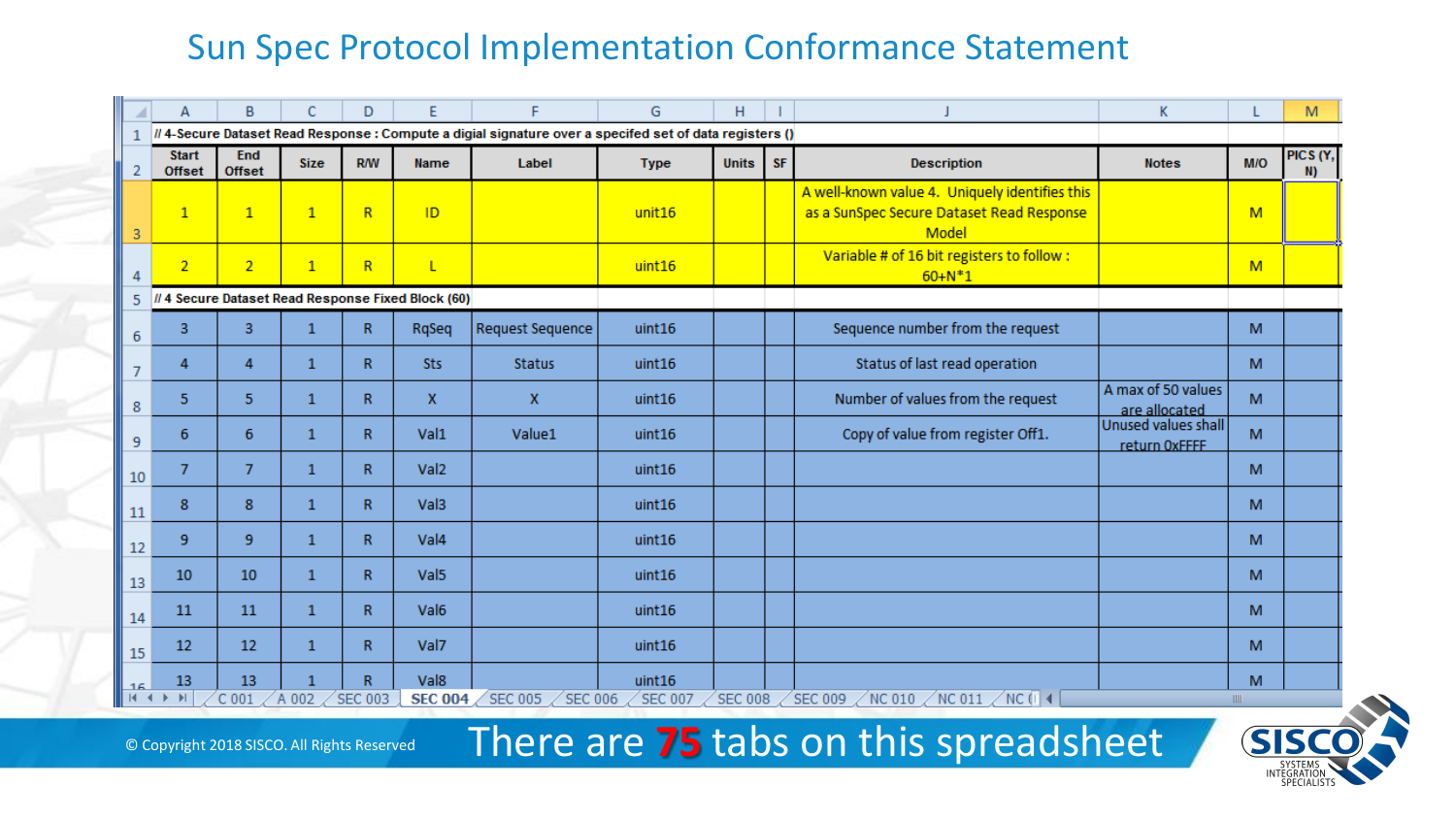### Renewable Integration - Solar

- In California:
	- In 2014 there were **2,164** different models of inverters from **151** different manufacturers that were approved for grid connection of solar panels.
- Sun Spec Alliance:
	- **37** manufacturers with 127 models of Sun Spec certified Modbus interfaces.
- According to public sources:
	- There are > **626,000** solar homes in California
- **Will it be "simple" to integrate 600K homes with utility scale applications and build an intelligent grid leveraging solar resources using Modbus?**
- Good news: Standards like IEC 61850-7-420 are being improved to address these needs

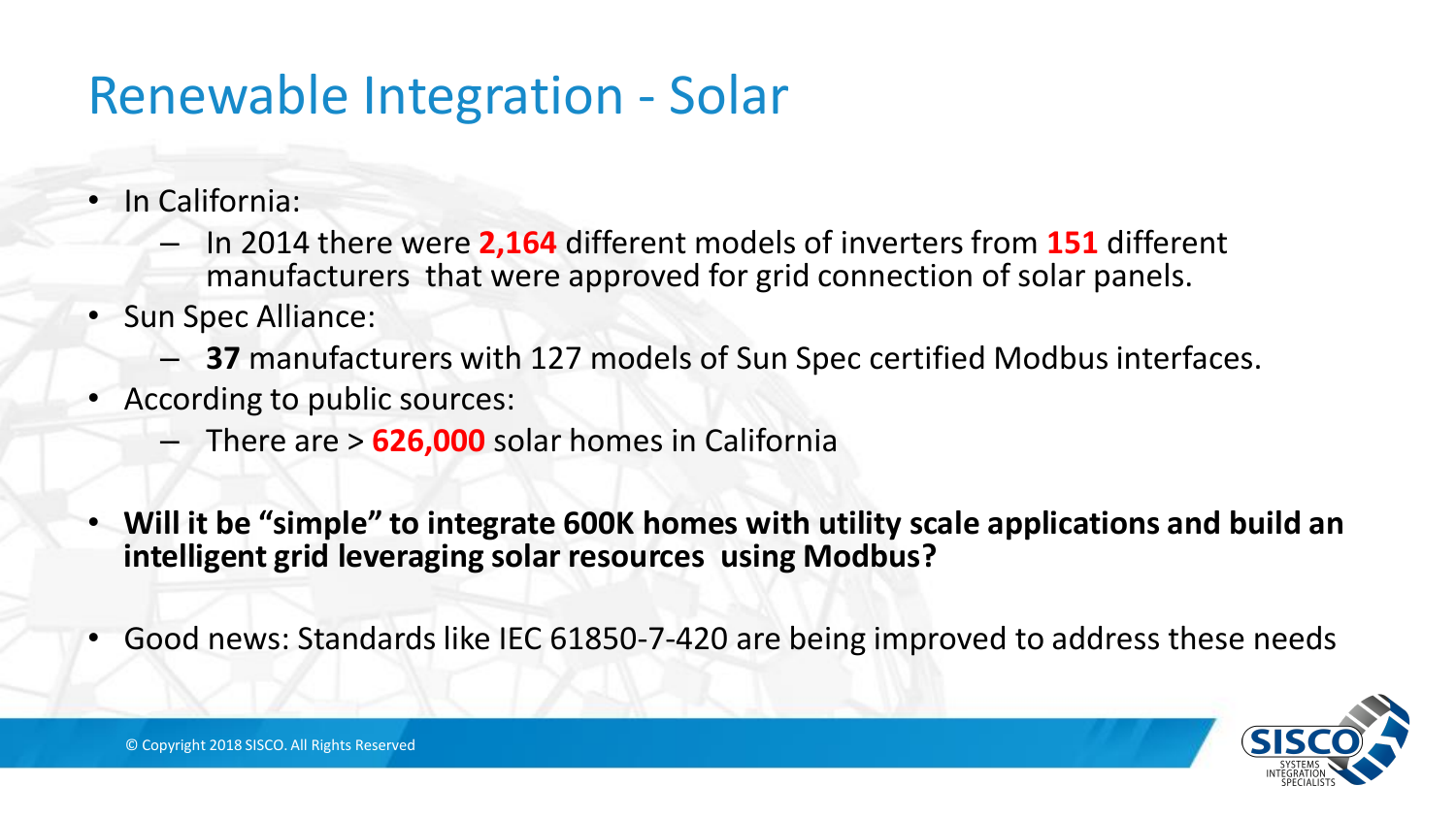### Why Does This Happen?

- Assuming product implementation complexity results in application complexity
- Assuming that technology constraints today will be valid over the life of the system
- Assumption that user configuration is reasonable because it is understandable
- **User effort costs less than development**

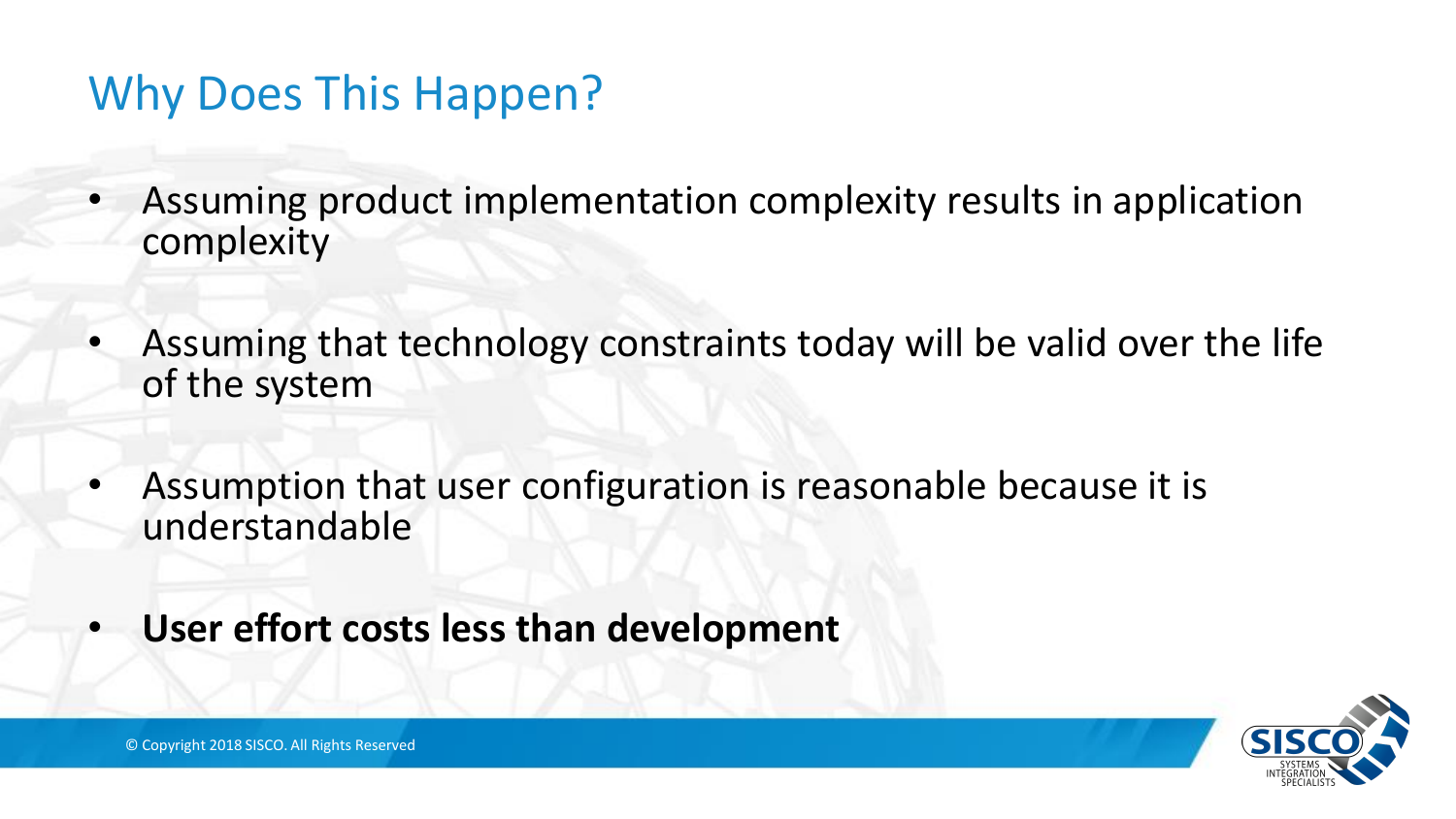### Where should the complexity be handled?





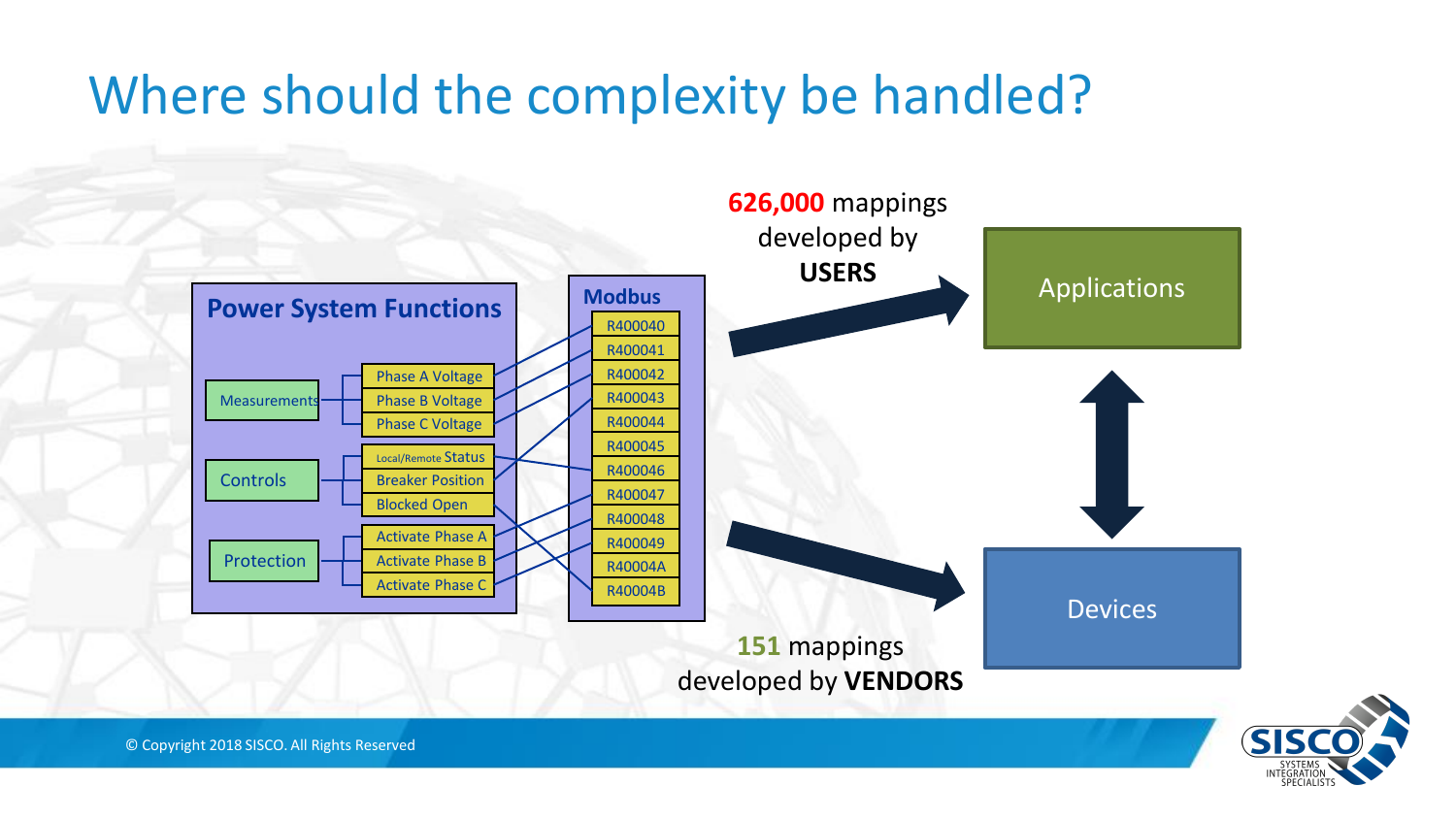# The Key Element of IEC 61850 to Address Complexity **Semantics**

- Semantics to implement an engineering process based on standardized configuration language (Substation Configuration Language – SCL)
- Semantics to eliminate manual mappings and automate configuration
- Semantics to manage the complexity of very large systems that are changing constantly
- How data is sent/received on the wire is not what makes a system complex



11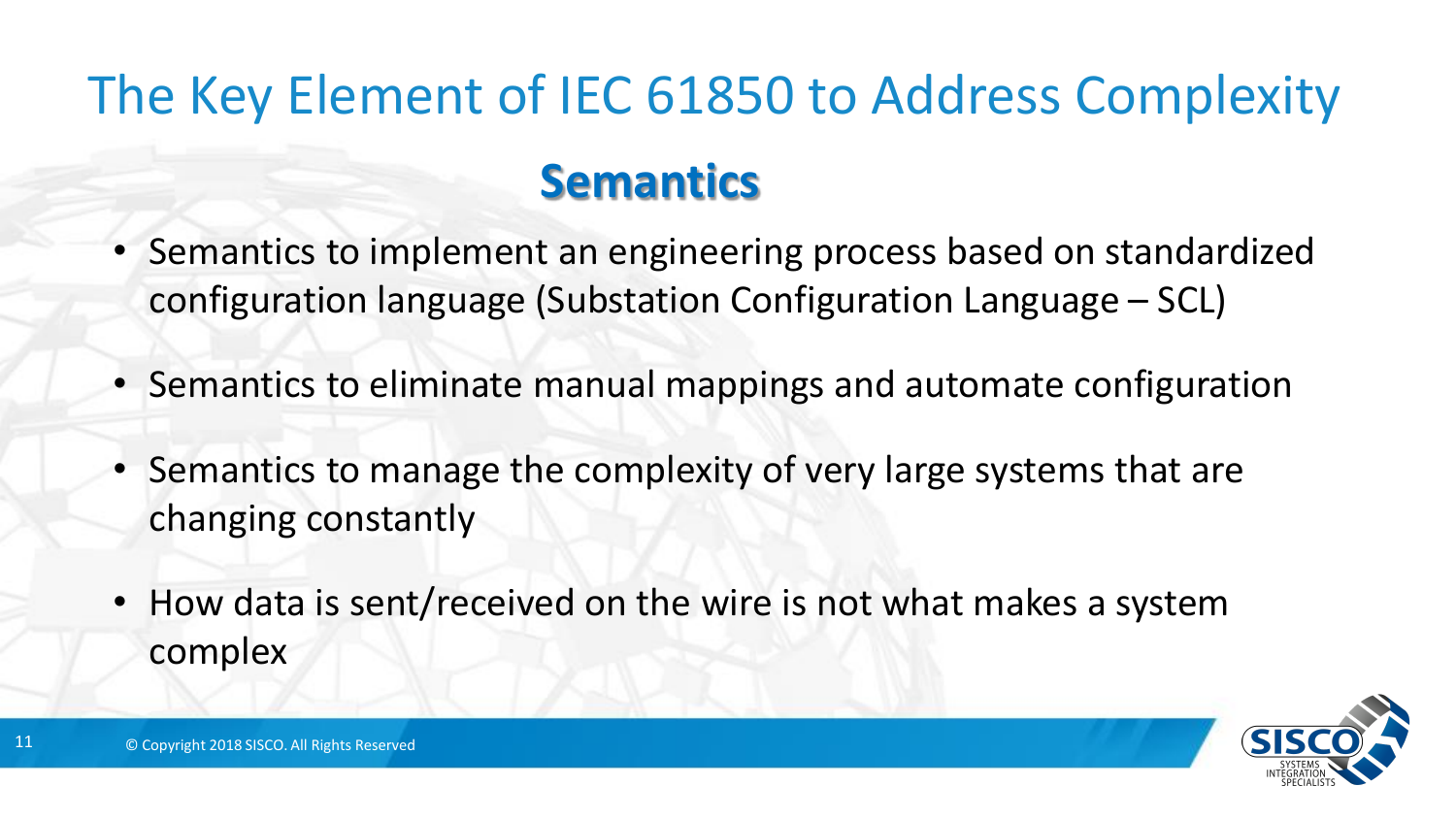### The Utility Dilemma

- The utility needs to implement complex systems
- Because of the number of project coming on line and complexity of the data they don't have the resources to do much manual configuration
- They don't have budget to replace their communications architecture or to purchase large-scale specialized systems for DER integration

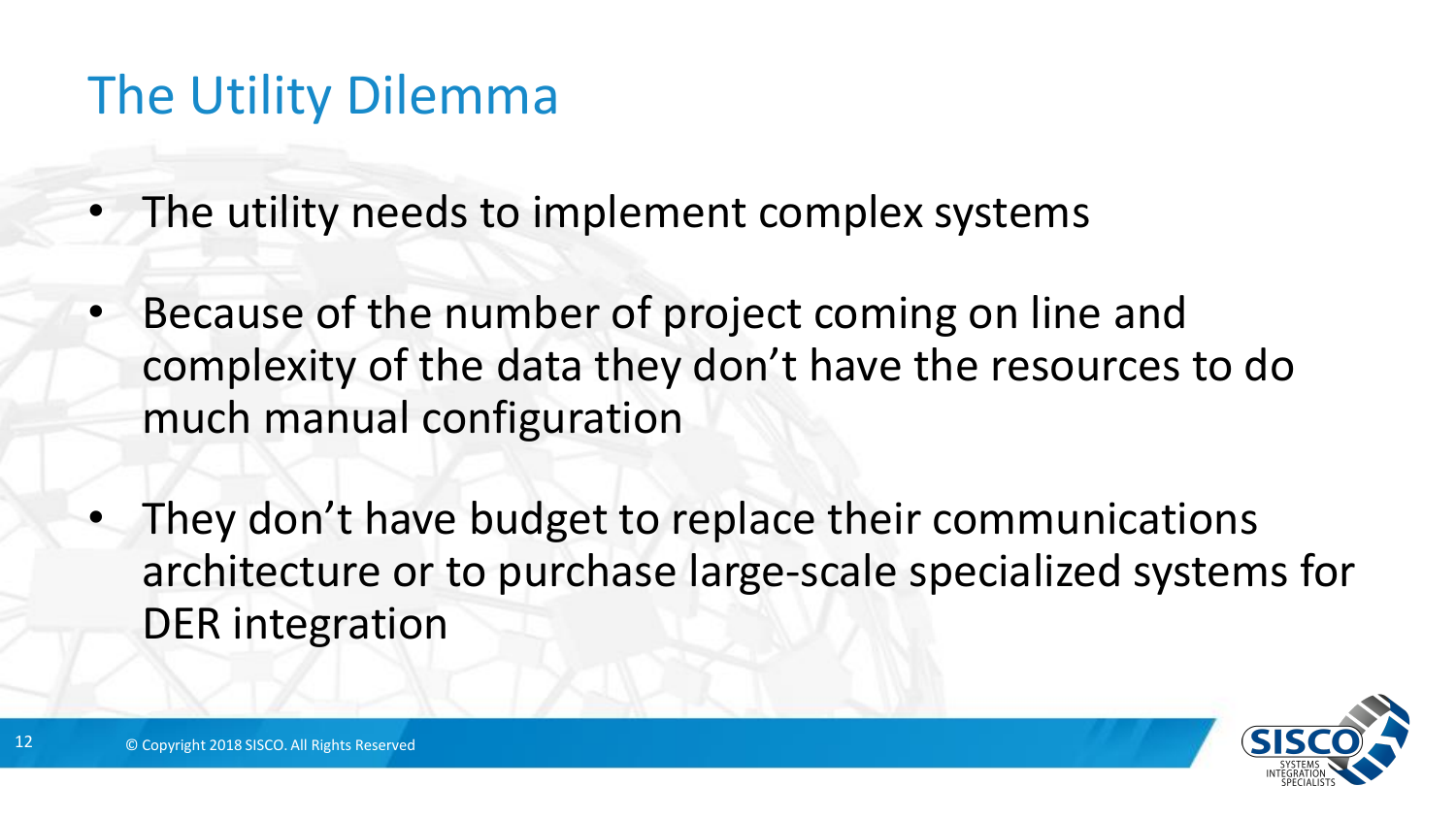### The Solution: Use IEC 61850 and DNP3 Together

- All system design and naming standards will be done using IEC 68150 engineering tools and data models
- All communications will be through a DNP3 gateway
- Each project owner is required to provide a DNP3 gateway that conforms to a standardized template that conforms to IEC 61850-7-420 and the IEEE 1815 DER profile under development
- SISCO is developing the tooling to support the project

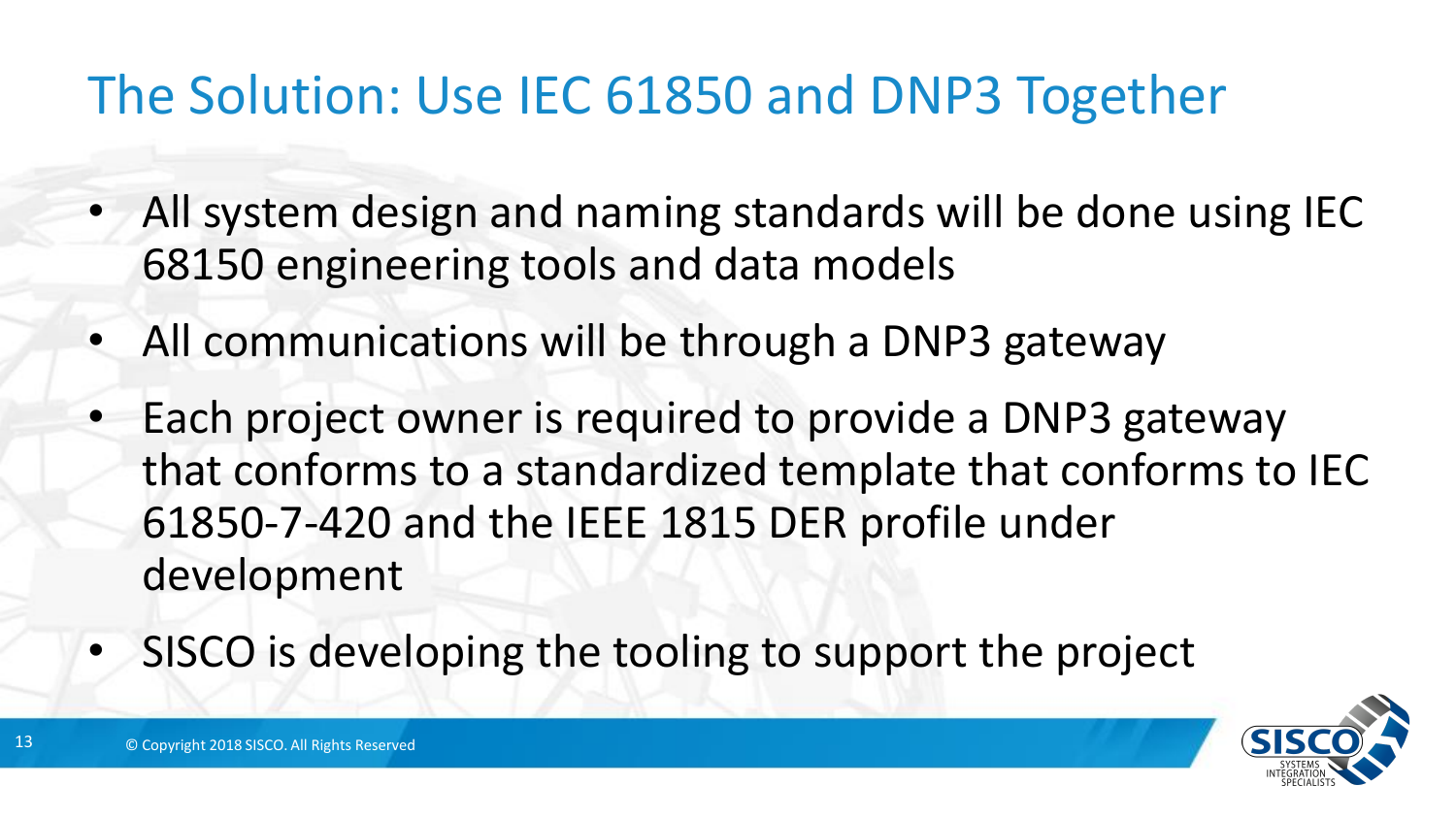#### Using IEC 61850 Semantics and Engineering with DNP3

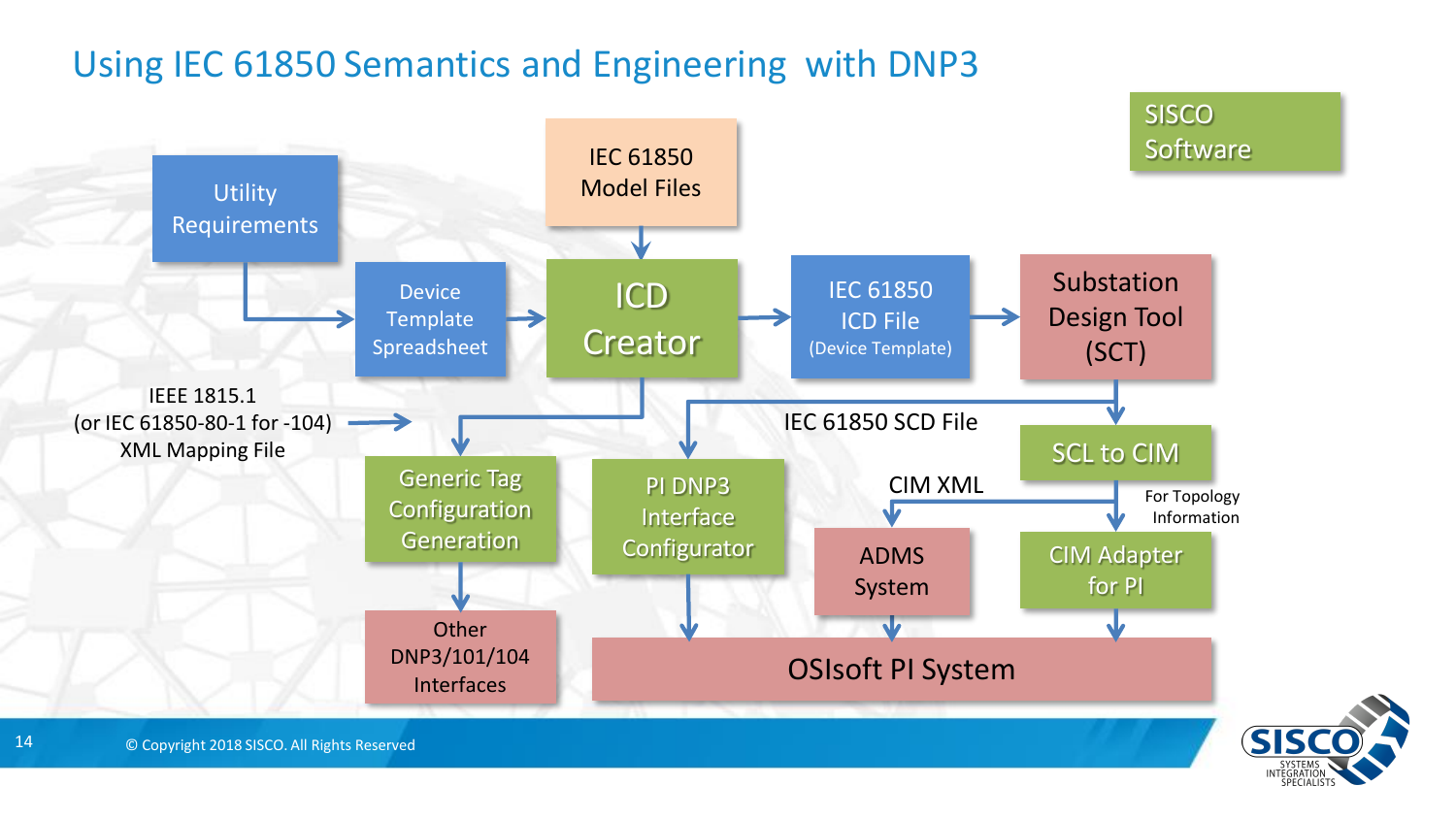### Status of Standards

• IEEE 1547 – Grid connected smart inverter standard for the US

• IEC 61850-7-420 – Logical nodes for DER

• DNP Application Note AN2013-001

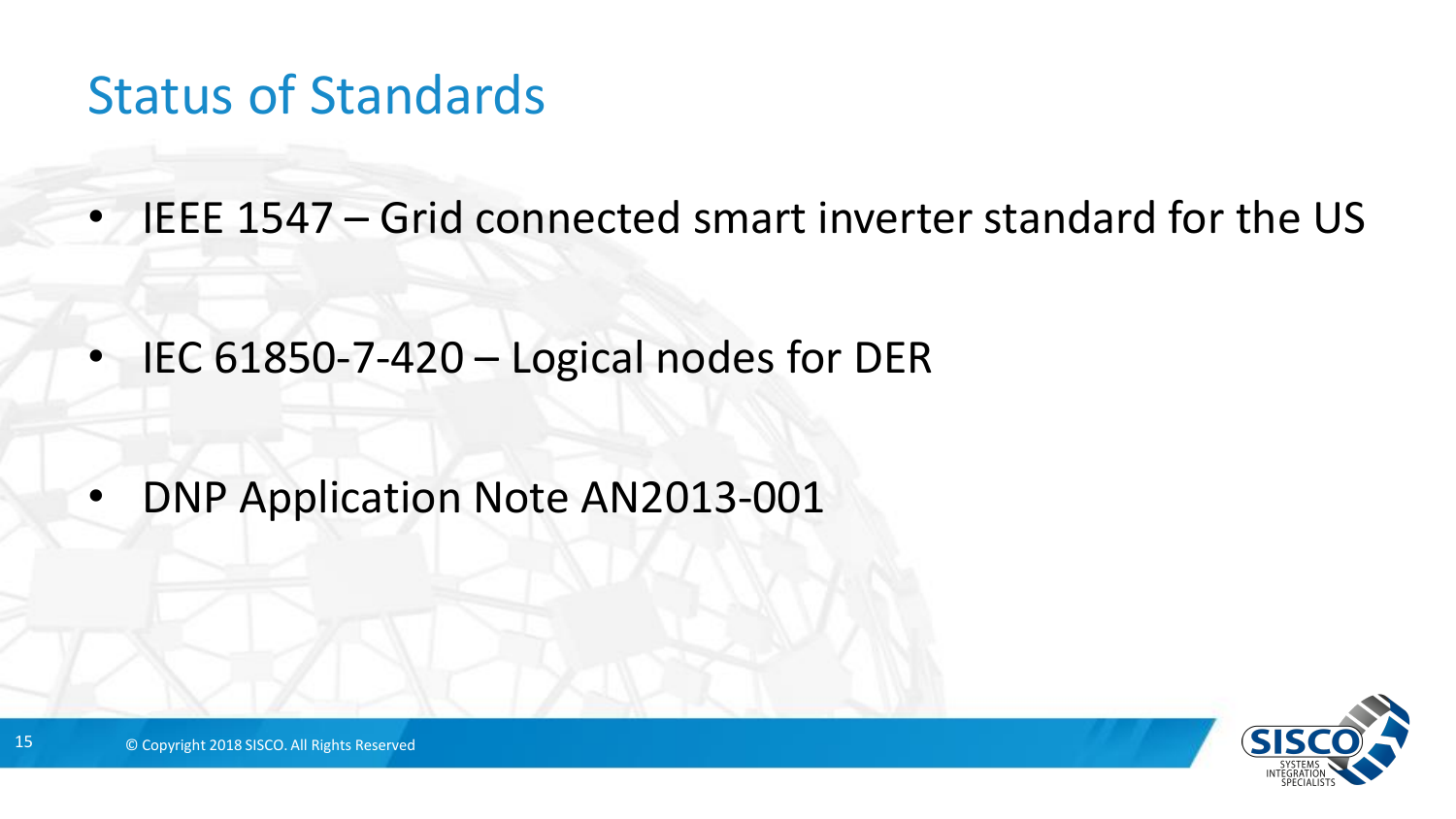### IEEE 1547

- IEEE 1547-2013 specified how grid connected inverters operate assuming a low penetration rate of DER
	- Did not support numerous critical features like voltage, frequency ridethrough, VAR support, etc.
- Critical standard in the US to meet regulatory requirements
- 2013 version was insufficient for modern DER
- IEEE 1547-2018 addresses these with descriptions and requirements of all DER functions

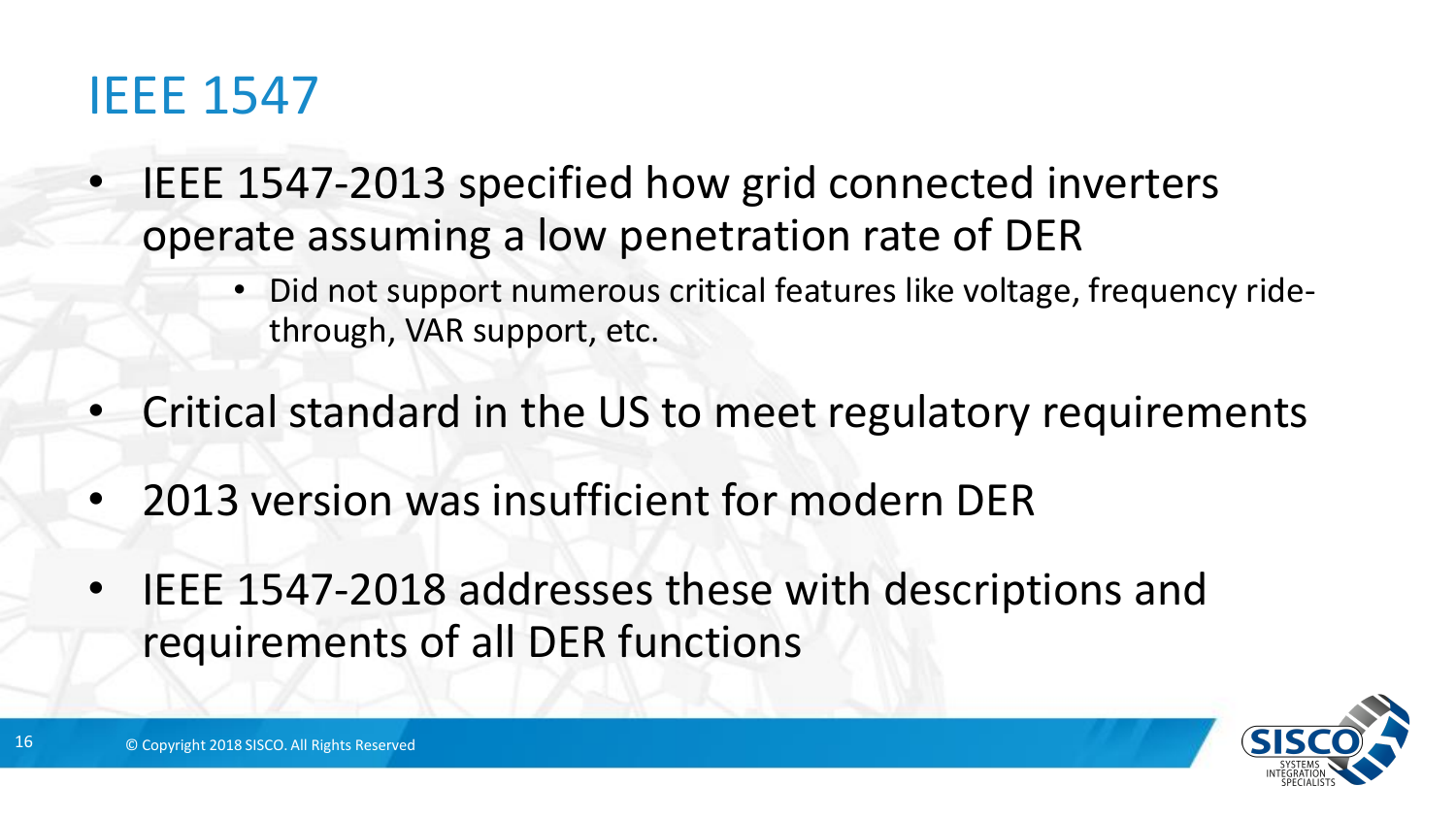### IEC 61850-7-420

- IEC 61850-7-420 Ed.1 was insufficient for current DER
- Ed.2 under development to be compatible with IEEE 1547- 2018 and other updated standards
- Ed.2 is currently only at CD2 stage but is being used for the project (less incompatibility than using Ed.1)
- Project implementation has identified some inconsistencies and have been incorporated into the next CD

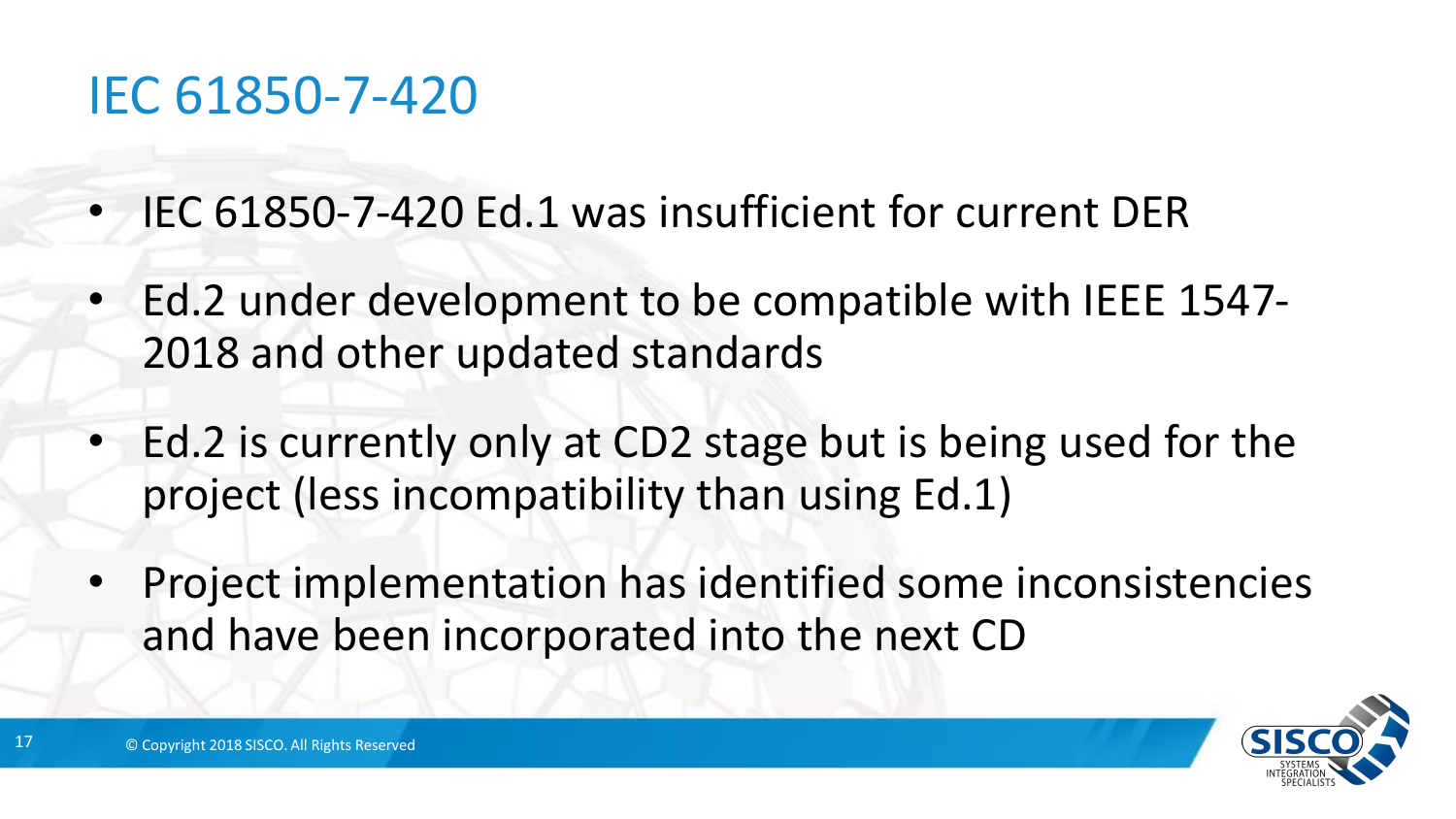# DNP Application Note AN2013-001

Profile for Advanced Photovoltaic Generation and Storage

- Specifies mappings between DNP3 and IEC 161850-7-420
- Existing version uses Ed.1 of 7- 420

|                | <b>Name / Description</b>                |   | <b>Default</b>                           |                                   | <b>IEC 61850</b>          |                |                    |            |                             |
|----------------|------------------------------------------|---|------------------------------------------|-----------------------------------|---------------------------|----------------|--------------------|------------|-----------------------------|
| Point<br>Index |                                          |   | <b>Name for State</b><br>when value is 0 | Name for State when<br>value is 1 | <b>LN</b><br><b>Class</b> | LN<br>Inst     | <b>Data Object</b> | <b>CDC</b> | Inverter<br><b>Function</b> |
| 17             | Current output frequency is too high     |   | Normal                                   | Alarm                             | <b>MMXU</b>               |                | Hz.range           | MV         | <b>DS93</b>                 |
| 18             | Current output frequency is too low      | 1 | Normal                                   | Alarm                             | <b>MMXU</b>               |                | Hz.range           | MV         | <b>DS93</b>                 |
| 19             | Active power at the connection is high   | 1 | Normal                                   | Alarm                             | <b>MMXU</b>               | $\overline{2}$ | TotW.range         | MV         | <b>DS93</b>                 |
| 20             | Active power at the connection is low    |   | Normal                                   | Alarm                             | <b>MMXU</b>               | $\overline{c}$ | TotW.range         | <b>MV</b>  | <b>DS93</b>                 |
| 21             | Reactive power at the connection is high | 1 | Normal                                   | Alarm                             | <b>MMXU</b>               | $\overline{2}$ | TotVAr.range       | <b>MV</b>  | <b>DS93</b>                 |
| 22             | Reactive power at the connection is low  | 1 | Normal                                   | Alarm                             | <b>MMXU</b>               | $\overline{2}$ | TotVAr.range       | <b>MV</b>  | <b>DS93</b>                 |
| 23             | Power factor at the connection is high   | 1 | Normal                                   | Alarm                             | <b>MMXU</b>               | $\overline{c}$ | TotPF.range        | MV         | <b>DS93</b>                 |
| 24             | Power factor at the connection is low    |   | Normal                                   | Alarm                             | <b>MMXU</b>               | $\overline{2}$ | TotPF.range        | <b>MV</b>  | <b>DS93</b>                 |
| 25             | DC Inverter input power too high         |   | Normal                                   | Alarm                             | <b>MMDC</b>               |                | Watt.range         | MV         | <b>DS93</b>                 |
| 26             | DC Inverter input power too low          | 1 | Normal                                   | Alarm                             | <b>MMDC</b>               |                | Watt.range         | MV         | <b>DS93</b>                 |
| 27             | DC Inverter current level too high       |   | Normal                                   | Alarm                             | <b>MMDC</b>               |                | Amp.range          | <b>MV</b>  | <b>DS93</b>                 |
| 28             | DC Inverter current level too low        |   | Normal                                   | Alarm                             | <b>MMDC</b>               |                | Amp.range          | MV         | <b>DS93</b>                 |
| 29             | DC voltage at inverter too low           |   | Normal                                   | Alarm                             | <b>MMDC</b>               |                | Vol.range          | <b>MV</b>  | <b>DS93</b>                 |

- Project is using in development new version of DNP3 mapping based on Ed.2 of 7-420 and IEEE 1547-2018
- Project usage has helped identify some inconsistencies in the new DNP3 profile

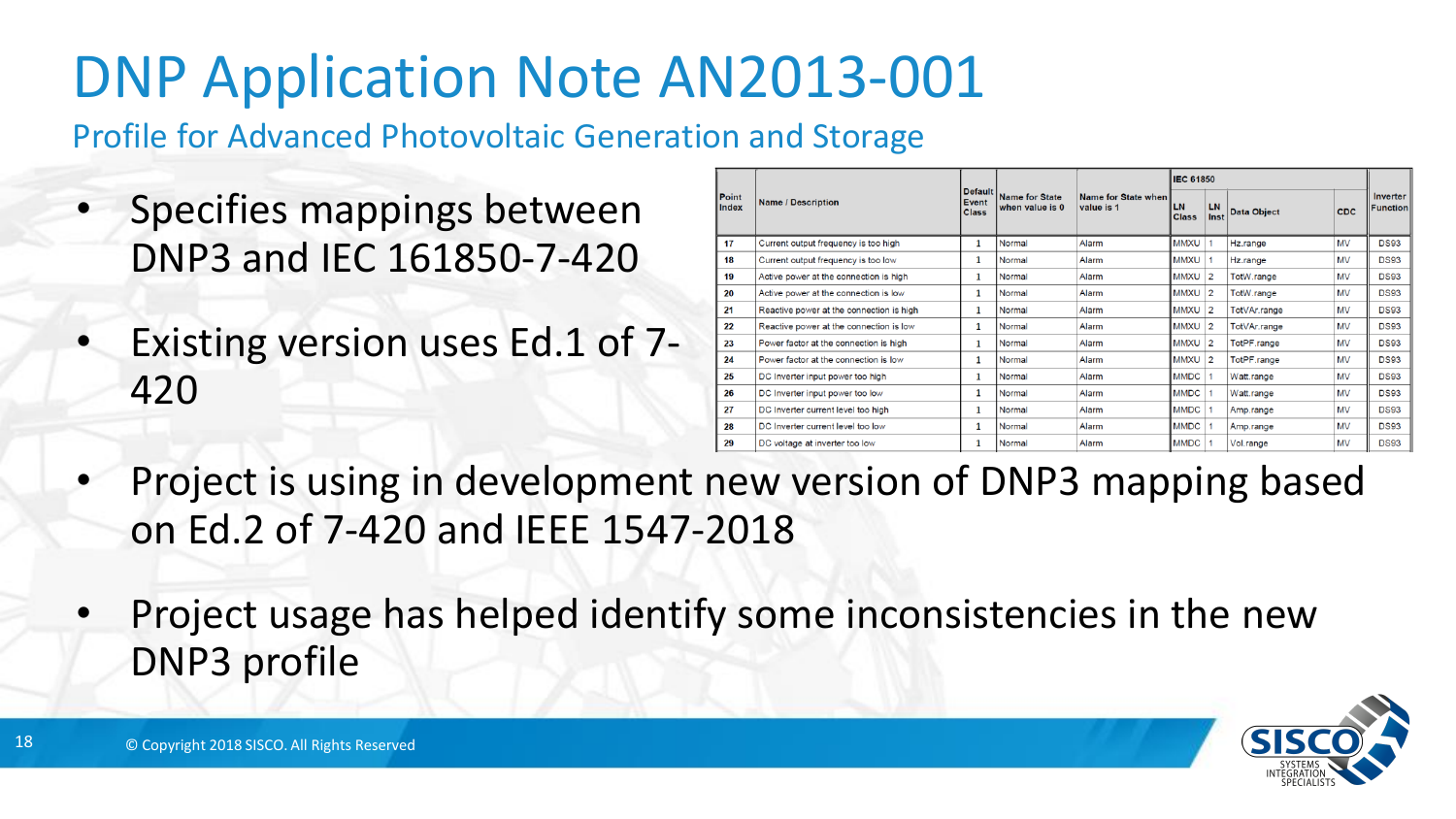### Project Summary

- IEC 61850 IED Capability Description (ICD) files are used to describe the inverter interfaces for the DER project
- IEC 61850 engineering process using a System Configuration Tool (SCT) is used to configure all the DNP3 communications and mappings for all DER operations
- Result is automated generation of all tag naming, DNP3 interface configuration and DER topology information
- Dramatic reduction in configuration complexity for the utility
- Can be applied to other technologies like IEC 60870-5-10X, etc.